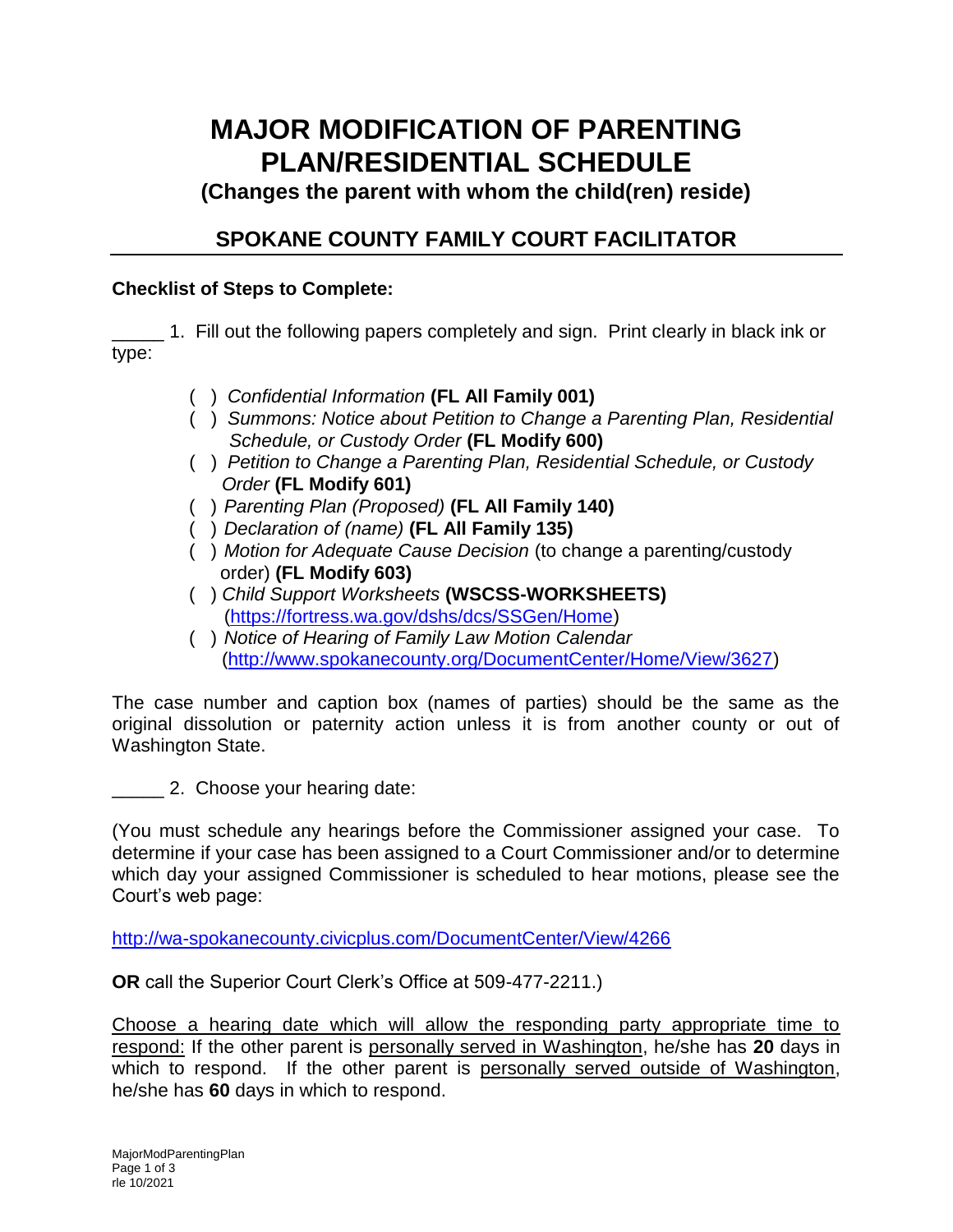If the other parent is served by certified mail, he/she has **90** days in which to respond. (*Permission must be obtained from the Court to serve by mail*.)

Make two (2) sets of copies of each of the above documents - one for you and one to be served on the other parent. File the original documents in the Clerk's Office - Room 300, Third Floor of the Courthouse, between the hours of 8:30 a.m. – 12:00 noon and 1:00 p.m. – 4:00 p.m., Monday through Friday. You will be charged a filing fee of \$56 for modification of an order from Spokane County, and \$260 for modification of an order from outside of Spokane County or outside of Washington State.

NOTE: If you are attempting to modify an out of county or out of state order, you will need to obtain a certified copy of the parenting plan from the originating county.

3. Serve other parent with copies of documents:

**THE PERSON WHO SERVES THE OTHER PARENT MUST BE SOMEONE OTHER THAN YOU, OVER THE AGE OF 18 YEARS.** That person must complete the *Proof of Personal Service*, sign it and give it back to you. Make one copy for your records and FILE THE ORIGINAL WITH THE CLERK'S OFFICE, Room 300 of the Spokane County Courthouse, between the hours of 8:30 a.m., - 12:00 noon and 1:00 p.m., - 4:00 p.m., Monday through Friday.

\_\_\_\_\_ 4. **The party seeking Adequate Cause must call in the case as "ready," three court days prior to the hearing, using the Family Law Coordinator's Office main line of 509-477-5702 extension 0, or by emailing**  [familylaw@spokanecounty.org](mailto:familylaw@spokanecounty.org) **, and provide a copy of the signed mandatory local form Family Law/Paternity Motion Status Report.**

[https://www.spokanecounty.org/DocumentCenter/View/3675/Family-Law-Paternity-](https://www.spokanecounty.org/DocumentCenter/View/3675/Family-Law-Paternity-Motion-Status-Report-PDF)[Motion-Status-Report-PDF](https://www.spokanecounty.org/DocumentCenter/View/3675/Family-Law-Paternity-Motion-Status-Report-PDF) 

**Please see the court's local rules:** 

[https://www.spokanecounty.org/DocumentCenter/View/34440/2020-Local-Court-Rules-](https://www.spokanecounty.org/DocumentCenter/View/34440/2020-Local-Court-Rules-Effective-912020?bidId)[Effective-912020?bidId](https://www.spokanecounty.org/DocumentCenter/View/34440/2020-Local-Court-Rules-Effective-912020?bidId)

5. Attend your scheduled hearing for Adequate Cause.

Be prepared to tell the Court why the change in the parenting plan is necessary and why it is in the child(ren)'s best interest to adopt a new parenting plan/residential schedule.

If you are participating in the hearing via Zoom, instructions can be found on the Superior Court's website at [www.spokanecounty.org/1140/Superior-Court.](http://www.spokanecounty.org/1140/Superior-Court)